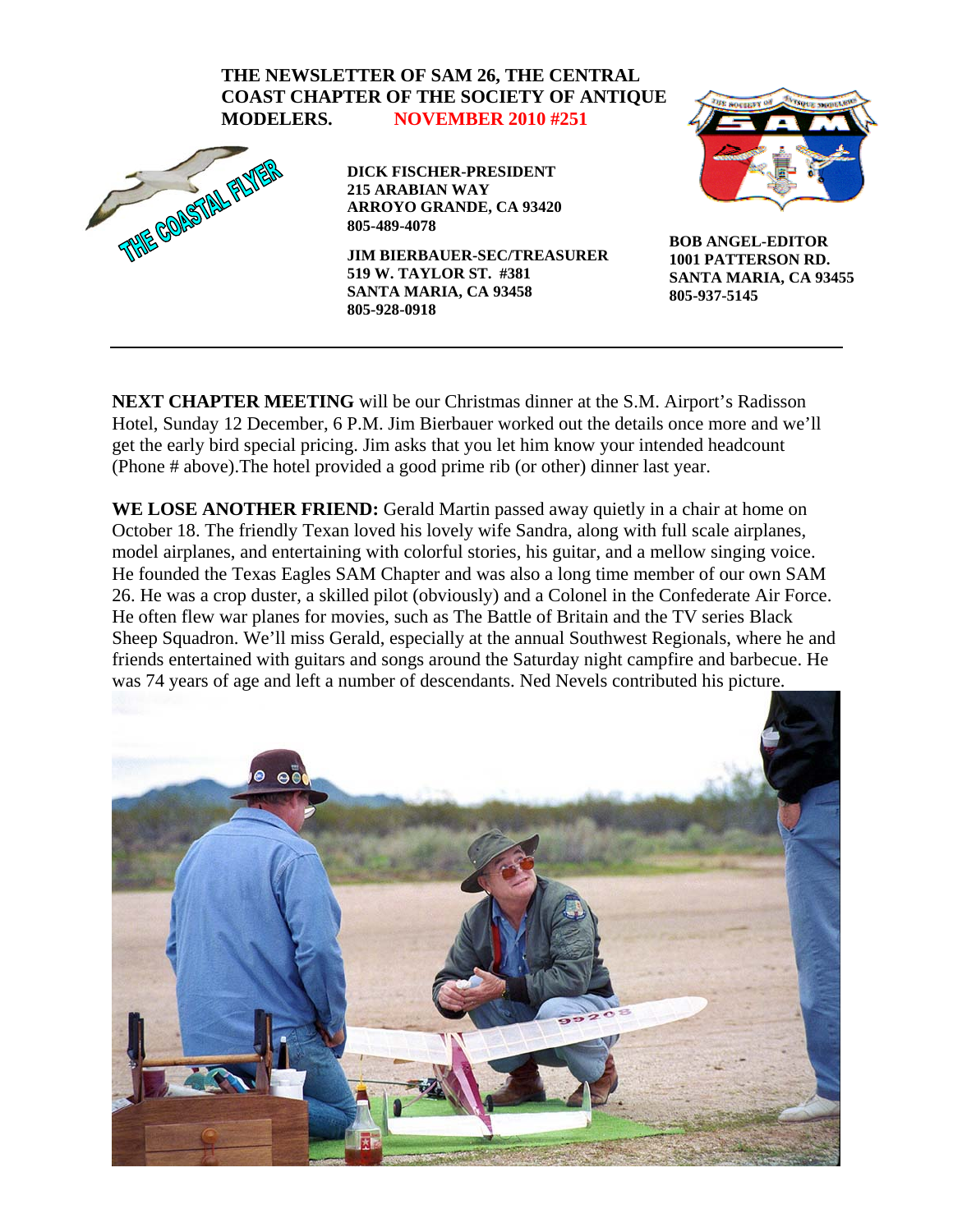**COX PLUG ADAPTERS:** Adapters are available from various sources, which replace the Cox glow head allowing conventional glow plugs to be used. Some people also make adapters from a burned out glow head. Don Bishop did this, but said he could never get equivalent performance to the Cox head from any of the plugs he tried. The most likely reason is that the Cox heads are in the very hot range, and it's somewhere in the difficult to impossible range to find a conventional plug to match.

**I AIN'T GOT IT!** A few weeks ago I was flying a little fun fly electric ship at the Saturday flying session when it twitched violently but momentarily, then regained its' composure and was again under control. A short time later it did it again. Then it took a couple more hits as I decided I'd better land now. But before I got it home, it took a bigger hit and spun down to the ground, with some minor damage. It came down near the electric fence that keeps the cows corralled and I figured stray static from that long antenna (fence) was the probable cause.

 Well, it was stray static alright, but not from the fence. Within a minute of my coming down we began noticing lightning flashes on the hills to the north probably a couple of miles away. It reminded me of the time at the Colorado SAM Champs when a lightning storm was several miles away. Eut Tileston was in the air and the interference brought him down. So the lesson is: any time you see lightning, no matter how far away, land and stay down until the storm is over.

 Incidentally, I'm mostly flying on 2.4GHz, but this ship was on 72 MHz, channel 30. At least two other ships were also in the air at the time but were on 2.4 and were unaffected. That's still more proof that 2.4 MHz is superior in rejecting RFI, or wild sparks of any kind, such as that generated by an ignition system or an electrical storm. **THE ANDERSON PERFORMANCE SAGA**, **EPISODE II:** This may become a sort of serial story, as I continue to find problems with my nice looking but low performing #2 Anderson engine. You may remember in the last episode, I found the sleeve was a factory flaw, and had been installed backwards in the cylinder. But, after correcting that problem and doing some breaking in, it still didn't come close to matching the performance of my

#1 Anderson.

 Making a closer inspection of #2, I found that the ball bearing was getting a little rough, so I replaced it. That only improved things by a couple hundred RPM. Incidentally the Anderson has only one ball bearing at the big end of the crank, with the rest riding in a bronze bushing. The ball bearing happens to be the same size as the McCoy 60 big end bearing, and I happened to have a spare on hand.

 So I began a comparison blueprinting session between the two engines. The number 2 engine had a few thousandths more point gap, resulting in a few degrees less dwell. It also had two ounces less point spring tension. But I don't think those two items are significant at the speeds we're running. Plug gap was slightly higher on the #1 engine, which might make a slight difference.

 But what I'd judge to be the major difference is the liner's port timing. The #1 engine's exhaust is open for a 150º duration period. According to Harry Higley in his "Handbook for Miniature Engines" that's smack dab in the middle between a sport and a racing engine. Harry quotes 140º for a sport engine and 160º for a racing engine as being typical design. So my #1 seems about right for an engine that doesn't have to be throttled like a sport engine, while pulling more prop load than would a pure speed engine.

 By contrast, my #2 engine seems timed too radically at 171º exhaust duration. I'll do more measuring and follow-up as time permits. The radical timing in #2 engine means the ports are cut too high, so the only cure would probably be a new liner. I'm not using the Anderson's in competition, just fun flyers.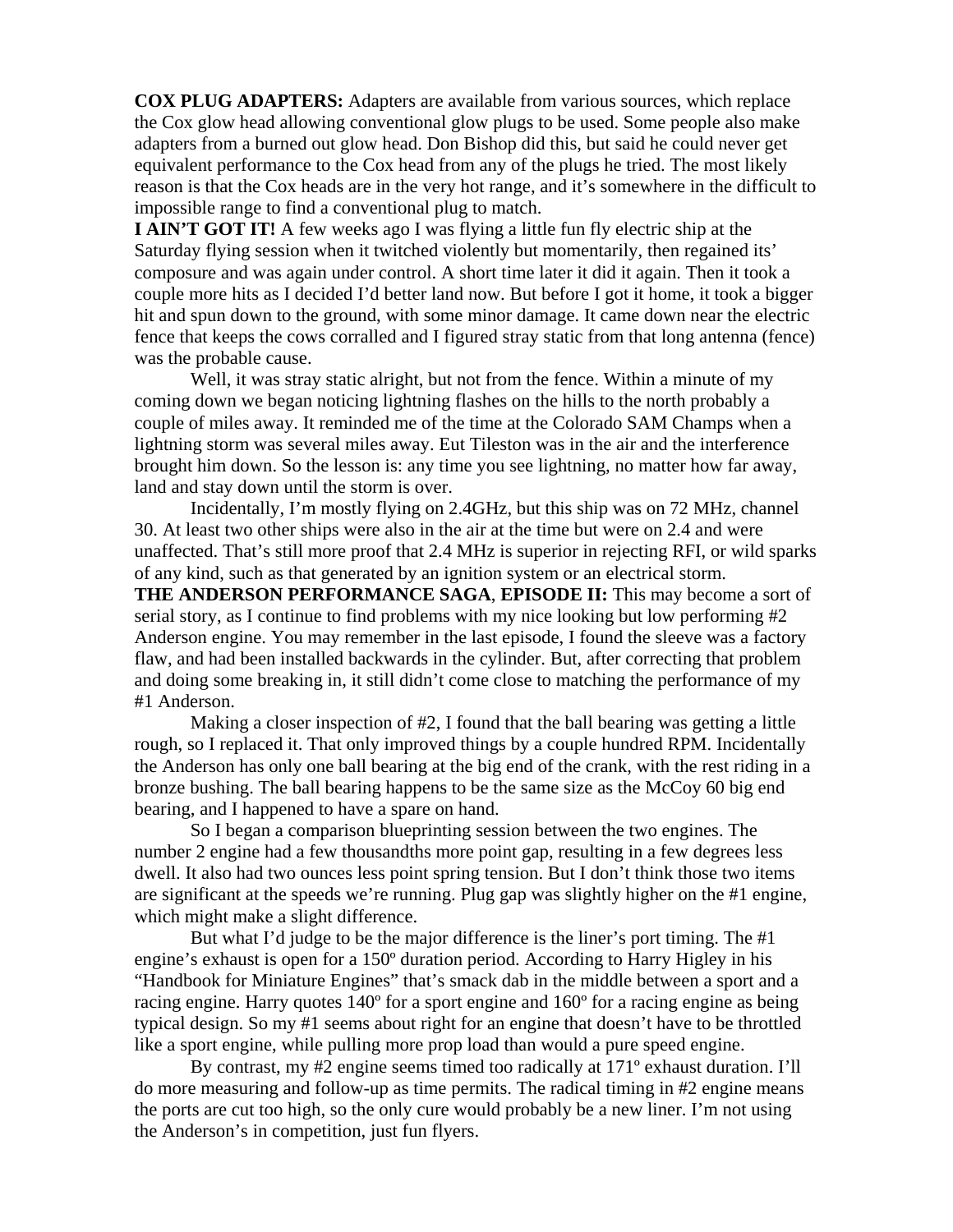**WE WELCOME** two new members this Month**. John Villegas** joined us at our last meeting in Santa Maria. John is a neighbor of Hardy Robinson, who recruited him. He built a few rubber jobs years ago. He's new to the mysteries of RC flying, but has a little bit of stick time logged during the last month.

 And **Phillip Stephens** joined us at the John Pond Commemorative. Phillip has only been building and flying for a couple of years or so, but under the tutelage of Rick Holman has come along quickly. He's been flying in our contests and doing well with several wins to his credit.

**POND COMMEMORATIVE XXXV** went very well despite a few obstacles thrown at us before the event. Taft's big centennial "Oildorado Days" celebration took over our first schedule. With some 70,000 people expected, they completely ignored our group (which usually numbers 20 or less) and scheduled things right on top of us. So we had to shift our schedule a couple months before the event and the AMA didn't manage to get the change published in Model Aviation. But so far I haven't heard from anyone who either came early, or missed the show.

 As the new date approached, the weather prediction was for wind and rain Saturday with some possibility into the Sunday of our schedule. Fortunately the "regulars" who come to Taft know that Taft is sort of a reverse Bermuda Triangle for inclement weather. We did get both wind and rain, but it all came and went over a  $2\frac{1}{2}$  hour period Friday night. The rain settled the dust nicely for the event and the weather was great both days with lots of lift and your choice of flying under blue sky or moving over under puffball cumulus clouds.



**Jake Chichilitti** won the 1/2A scale event flying his new Taylor Cub. Dave Lewis is timing. You are looking North East at Taft.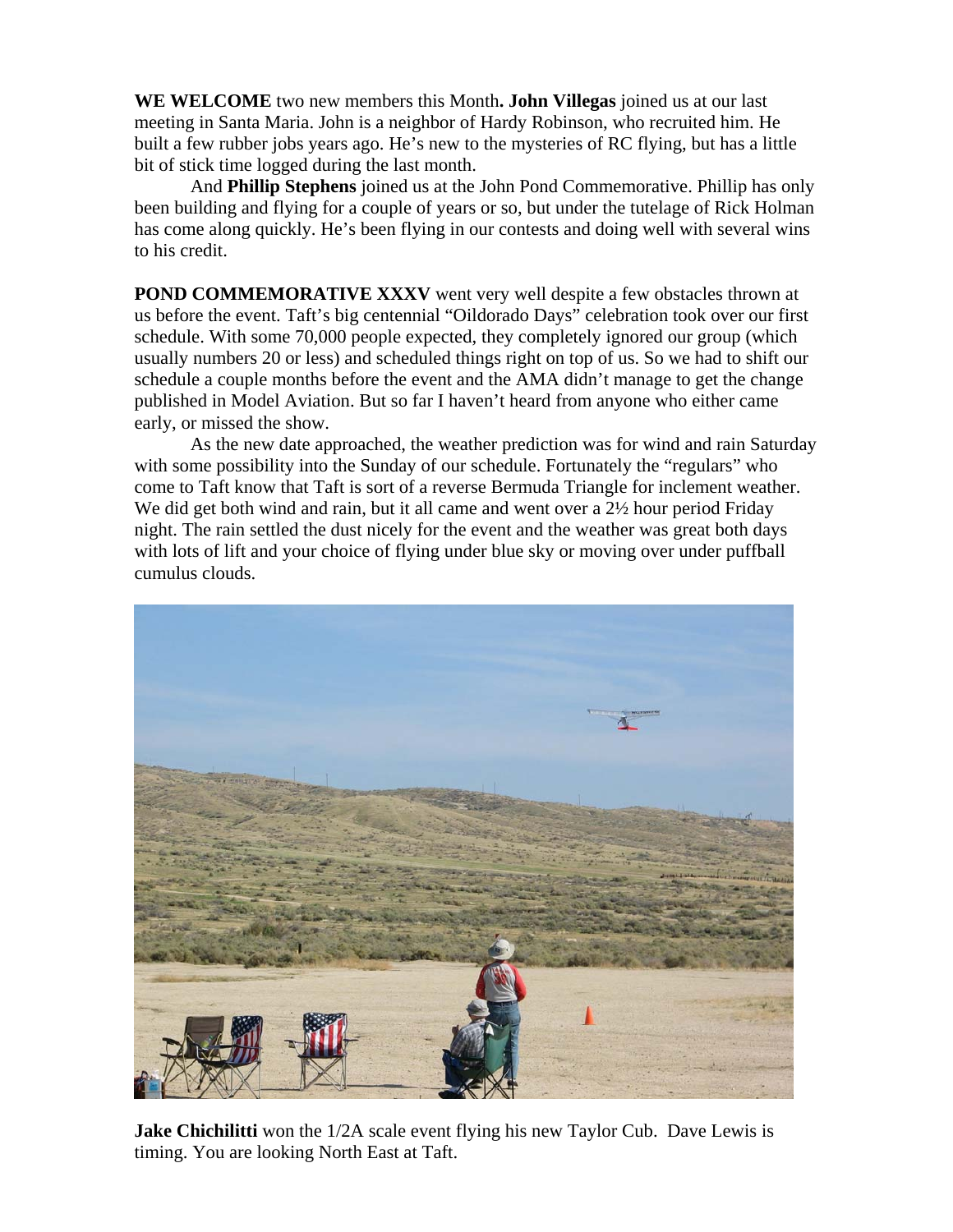## **RESULTS-JOHN POND COMMEMORATIVE OT/RC CONTEST -XXXV SATURDAY OCTOBER 30, 2010 SHOWN FIRST**

| <b>EVENT</b>            | <b>SHIP</b>         | <b>SIZE</b>    | <b>ENGINE</b>        | 1           | $\overline{2}$ | $\mathbf{3}$ | 4    | <b>TOTAL</b> |
|-------------------------|---------------------|----------------|----------------------|-------------|----------------|--------------|------|--------------|
| <b>A IGNITION</b>       |                     |                |                      |             |                |              |      |              |
| 1. Dave Warner          | Airborn             | 490            | <b>O&amp;R 19</b>    | 2:02        | 1:54           | 2:14         | 2:24 | 4:38         |
| 2. Rick Holman          | Lancer 49           | ?              | McCoy 19             | $\mathbf 0$ | 1:27           | 0:53         |      | 2:20         |
| <b>B GLOW</b>           |                     |                |                      |             |                |              |      |              |
| 1. Don Bishop           | <b>Bomber</b>       | 670            | Rossi                | 8:00        | 8:00           |              |      | 10:25FO      |
| 2. Bob Angel            | <b>Stardust Spl</b> | 660            | Torp cross flow      | 8:00        | 8:00           |              |      | 9:09FO       |
| 3. Rick Holman          | <b>Stardust</b>     | $\overline{?}$ | NovaRossi 21         | 4:53        | 8:00           | 6:51         | 6:02 | 14:51        |
| 4. Dave Lewis           | <b>Bomber</b>       | 490            | K&B 3.5              | 8:00        | 6:37           | 6:38         |      | 14:38        |
| 5. Dave Warner          | <b>Stardust</b>     | 660            | Torp cross flow      | 6:42        | 5:20           |              |      | 12:02        |
| <b>C IGNITION</b>       |                     |                |                      |             |                |              |      |              |
| 1. Ed Hamler            | Airborn             | 900            | Spitfire             | 8:07        | 9:00           | 9:00         |      | 13:33FO      |
| 2. Don Bishop           | <b>Bomber</b>       | 1100           | McCoy 60             | 9:00        | 8:28           | 5:07         | 9:00 | 11:17FO      |
| 3. Rick Holman          | <b>Bomber</b>       | 1225           | McCoy 60             | 4:25        | 9:00           | 1:10         | 9:00 | 10:38FO      |
| 4. Phillip Stephens     | <b>Bomber</b>       | 1206           | McCoy 60             | 9:00        | 9:00           |              |      | 10:35FO      |
| 5. Dick Fischer         | <b>Bomber</b>       | 1240           | McCoy 60             | 9:00        | 9:00           |              |      | <b>DNFO</b>  |
| 6. Bob Meyering         | <b>Bomber</b>       | 1206           | McCOY 60             | 9:00        | 6:30           | 6:49         | 5:58 | 15:49        |
| 6. Steve Remington      | Playboy Sr.         | 800            | <b>O&amp;R 60 SP</b> | 4:30        | 9:00           | 6:11         | 5:47 | 15:11        |
| 7. Bob Angel            | <b>Bomber</b>       | 1206           | McCoy 60             | 7:07        | 6:42           | 7:51         |      | 14:58        |
| 9. Ned Nevels           | Airborn             | 810            | Spitfire             | 4:23        | 4:17           |              |      | 8:40         |
| <b>TEXACO</b>           |                     |                |                      |             |                |              |      |              |
| 1. Dick Fischer         | Flamingo            | 1160           | Super Cyke           | 9:10        | 33:21          |              |      | 33:21        |
| 2. Dave Warner          | <b>Bomber</b>       | 900            | <b>HP 21 FS</b>      | 5:25        | 17:16          | 22:13        |      | 22:13        |
| 3. Ed Hamler            | Airborn             | 900            | Spitfire             | 14:42       | 21:11          | 13:42        |      | 21:11        |
| 4. Jim Bierbauer        | <b>Bomber</b>       | 1206           | Magnum 52 FS         | 7:14        | 11:19          | 18:54        |      | 18:54        |
| <b>E TEXACO</b>         |                     |                |                      |             |                |              |      |              |
| 1. Dave Warner          | "E" Playboy         | 570            | Electric             | 13:22       | 19:51          |              |      | 19:51        |
| 2. Wes Funk             | P'boy Cabin         | 582            | Speed 400            | 4:00        | 12:51          |              |      | 12:51        |
| 3. Jay Higgs            | Bombshell           | 300            | Outrunner            |             |                |              |      | Disq *       |
| <b>O&amp;R SIDEPORT</b> |                     |                |                      |             |                |              |      |              |
| 1. Bob Angel            | Clipper MK I        | 678            | <b>O&amp;R 60 SP</b> | 7:00        | 6:50           | 7:00         |      | 14:00        |
|                         | $RC-1$              |                |                      |             |                |              |      |              |
| 2. Jake Chichilitti     |                     | 1010           | <b>O&amp;R 60 SP</b> | 4:49        | 6:05           | 5:52         | 4:53 | 11:57        |
| 3. Dave Lewis           | Clipper             | 678            | <b>O&amp;R 60 SP</b> | 2:28        | 4:50           | 6:56         | 4:22 | 11:46        |
| 4. Jim Bierbauer        | <b>Kloud King</b>   | 670            | <b>O&amp;R 60 SP</b> | 3:49        | 2:59           | 4:32         | 7:00 | 11:32        |
| 5. Phillip Stephens     | $RC-1$              | 1010           | <b>O&amp;R 60 Sp</b> | 2:43        | 3:34           |              |      | 6:17         |
| <b>O.T. GLIDER</b>      |                     |                |                      |             |                |              |      |              |
| 1. Bob Angel            | Waif                |                | Hi-Start             | 10:00       | 2:55           | 10:00        |      | 22:55        |
| 2. Dave Warner          | Olympic 100         |                | Hi-Start             | 3:32        | 8:09           | 6:24         |      | 18:05        |
| 3. Bob Meyering         | Goldberg            |                | Hi-Start             | 9:18        | 0:57           | 5:58         |      | 16:13        |
| 4. Phillip Stephens     | Who knows           |                | Hi-Start             | 0:48        | 5:02           | 1:03         |      | 6:53         |
| 5. Jim Bierbauer        | Thermic 100         |                | Hi-Start             | 0:51        |                |              |      | 0:51         |
| <b>SPEED 400</b>        |                     |                |                      |             |                |              |      |              |
| 1. Phillip Stephens     | <b>Bomber</b>       | 288            | S-400                | 7:27        | 15:00          | 15:00        |      | 30:00        |
| 2. Bob Meyering         | <b>Bomber</b>       | 288            | S-400                | 9:55        | 7:17           | 13:18        |      | 23:13        |
| 3. Jay Higgs            | Strato Str'k        | 218            | S 400                | 0:03        | 14:09          | 8:36         |      | 22:45        |
| 4. Dave Warner          | Mis America         | 310            | S 400                | 8:49        | 7:39           | 5:05         |      | 16:28        |

**\*** Jay Higgs held the high time in electric Texaco, but disqualified himself after he found his battery didn't fit the rather complex electric rules.He also disqualified his time in E LMR, where he used the same ship. His Speed 400 ship was OK, so that time stands.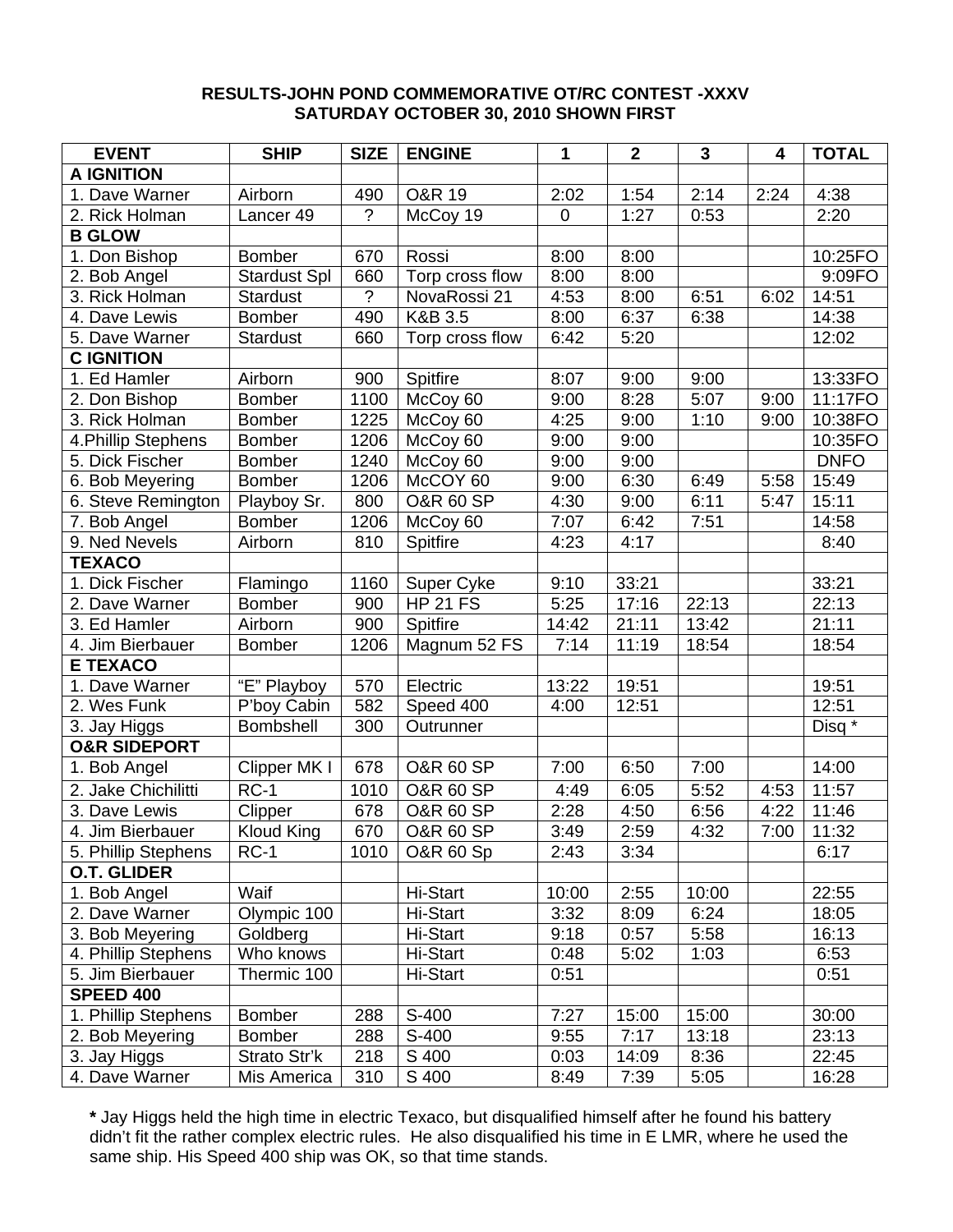|  | <b>SUNDAY'S EVENTS - POND COMMEMORATIVE 2010</b> |
|--|--------------------------------------------------|
|--|--------------------------------------------------|

| <b>EVENT</b>         | <b>SHIP</b>       | <b>SIZE</b>    | <b>ENGINE</b>           | 1     | $\overline{2}$ | $\overline{\mathbf{3}}$ | 4     | <b>TOTAL</b> |
|----------------------|-------------------|----------------|-------------------------|-------|----------------|-------------------------|-------|--------------|
| <b>A GLOW LER</b>    |                   |                |                         |       |                |                         |       |              |
| 1. Dave Warner       | <b>Bomber</b>     | 459            | Sup'r Tigre 19          | 2:48  | 5:23           | 3:37                    | 7:00  | 12:23        |
| <b>B IGNITION</b>    |                   |                |                         |       |                |                         |       |              |
| 1. Ned Nevels        | Korda Dim'd       | 440            | Forster <sub>29</sub>   | 6:05  | 5:16           | 8:00                    | 8:00  | 16:00        |
| 2. Dave Warner       | Airborn           | 490            | Torp 29                 | 2:16  | 2:17           | 2:28                    | 2:33  | 5:01         |
| 3. Steve Remington   | Anderson P.       | 450            | <b>O&amp;R 23 FR</b>    | 2:09  | 2:12           | 1:45                    | 1:47  | 4:21         |
| <b>C GLOW</b>        |                   |                |                         |       |                |                         |       |              |
| 1. Don Bishop        | <b>Bomber</b>     | 900            | $\gamma$                | 7:16  | 9:00           | 7:51                    | 9:00  | 18:00        |
| 2. Dave Warner       | <b>Bomber</b>     | 900            | <b>K&amp;B 40 RR</b>    | 5:39  | 8:08           | 8:14                    | 3:16  | 16:22        |
| 3. Dave Lewis        | <b>Bomber</b>     | 900            | <b>ST 40 RR</b>         | 4:43  | 4:55           | 5:08                    | 5:38  | 10:46        |
| 4. Rick Holman       | $\gamma$          | $\overline{?}$ | $\overline{?}$          | 7:29  | 0:00           |                         |       | 7:29         |
| <b>ANTIQUE</b>       |                   |                |                         |       |                |                         |       |              |
| 1. Ed Hamler         | Airborn           | 900            | Spitfire                | 10:00 | 10:00          |                         |       | 15:57FO      |
| 2. Rick Holman       | <b>Bomber</b>     | 1225           | McCoy 60                | 10:00 | 10:00          |                         |       | 13:56FO      |
| 3. Dave Warner       | <b>Bomber</b>     | 900            | <b>K&amp;B RR 40</b>    | 6:46  | 6:41           | 10:00                   | 10:00 | 13:24FO      |
| 4. Bob Angel         | <b>Bomber</b>     | 1206           | McCoy 60                | 10:00 | 10:00          |                         |       | 6:10 FO      |
| 5. Phillip Stephens  | Bomber            | 1206           | McCoy 60                | 10:00 | 10:00          |                         |       | 6:08FO       |
| 1/2A TEXACO          |                   |                |                         |       |                |                         |       |              |
| 1. Phillip Stephens  | <b>Bomber</b>     | 288            | $\overline{\text{Cox}}$ | 11:43 | 15:00          |                         |       | 26:43        |
| 2. Jake Chichilitti  | Baby P'boy        | 296            | $\overline{C}$ ox       | 9:16  | 10:08          | 9:29                    |       | 19:35        |
| 3. Rick Holman       | Airborn           | 290            | Cox                     | 8:54  | 3:20           | 5:24                    |       | 14:23        |
| 1/2A SCALE           |                   |                |                         |       |                |                         |       |              |
| 1. Jake Chichilitti  | <b>Taylor Cub</b> | 276            | Cox                     | 9:16  | 10:08          | 9:27                    |       | 19:35        |
| 2. Dick Fischer      | Taylorcraft       | 350            | Cox                     | 8:10  | 8:08           | 7:10                    |       | 16:18        |
| Elect. LMR           |                   |                |                         |       |                |                         |       |              |
| 1. Dave Warner       | "E" Playboy       | 570            | Electric                | 6:29  | 10:00          |                         |       | 16:29        |
| 2. Jay Higgs         | Bombshell         | 300            | Outrunner               |       |                |                         |       | Disq.*       |
| <b>BROWN JR. LER</b> |                   |                |                         |       |                |                         |       |              |
| 1. Bob Angel         | Kloud Q'n         | 830            | <b>Brown D</b>          | 9:43  |                |                         |       | 9:43         |
| 2. Jake Chichilitti  | <b>Buccaneer</b>  | 653            | <b>Brown</b>            | 7:02  | 4:56           | 6:32                    |       | 7:02         |
| 2. Dick Fischer      | Flamingo          | 1160           | <b>Brown</b>            | 2:57  | 1:30           | 1:50                    |       | 1:50         |

**Dave Warner** was the busiest guy on the field and easily won the overall sweepstakes and the John Pond perpetual trophy by a convincing margin. Runners up were Bob Angel and Don Bishop.

**Dick Fischer** won the Templeton Texaco trophy for the second straight year with his pink Flamingo, powered by his customized "Texaco Special" Super Cyclone.

Considering the predicted weather, we were happy enough to get 16 entrants. As it turned out, the flying weather was near perfect both days. But the on-field campers weathered through a 1½ hour wind storm on Friday night. That was followed by an hour of rain which kept the dust settled for both flying days.

We thank Don Bishop for his services as chief registrar and for helping keep score. Also thanks to Dick Fischer and others who took turns "under the tent". And thanks to Rick Holman for loaning his EZ up awning after our club's was destroyed by that Friday night fast moving storm. Taft is noted for its' lack of serious winds which would prevent flying. But that sudden midnight windstorm made up for years of mild wind. EZ Up awnings are among the best for sturdiness and wind resistance. But ours was totaled, along with that of Ed Hamler. The Bob Holman trophies came out nice once again and featured the laser engraved image of John Pond. Those of us who knew John said you'd not mistake his likeness on the trophy.

Bob Angel, Contest Director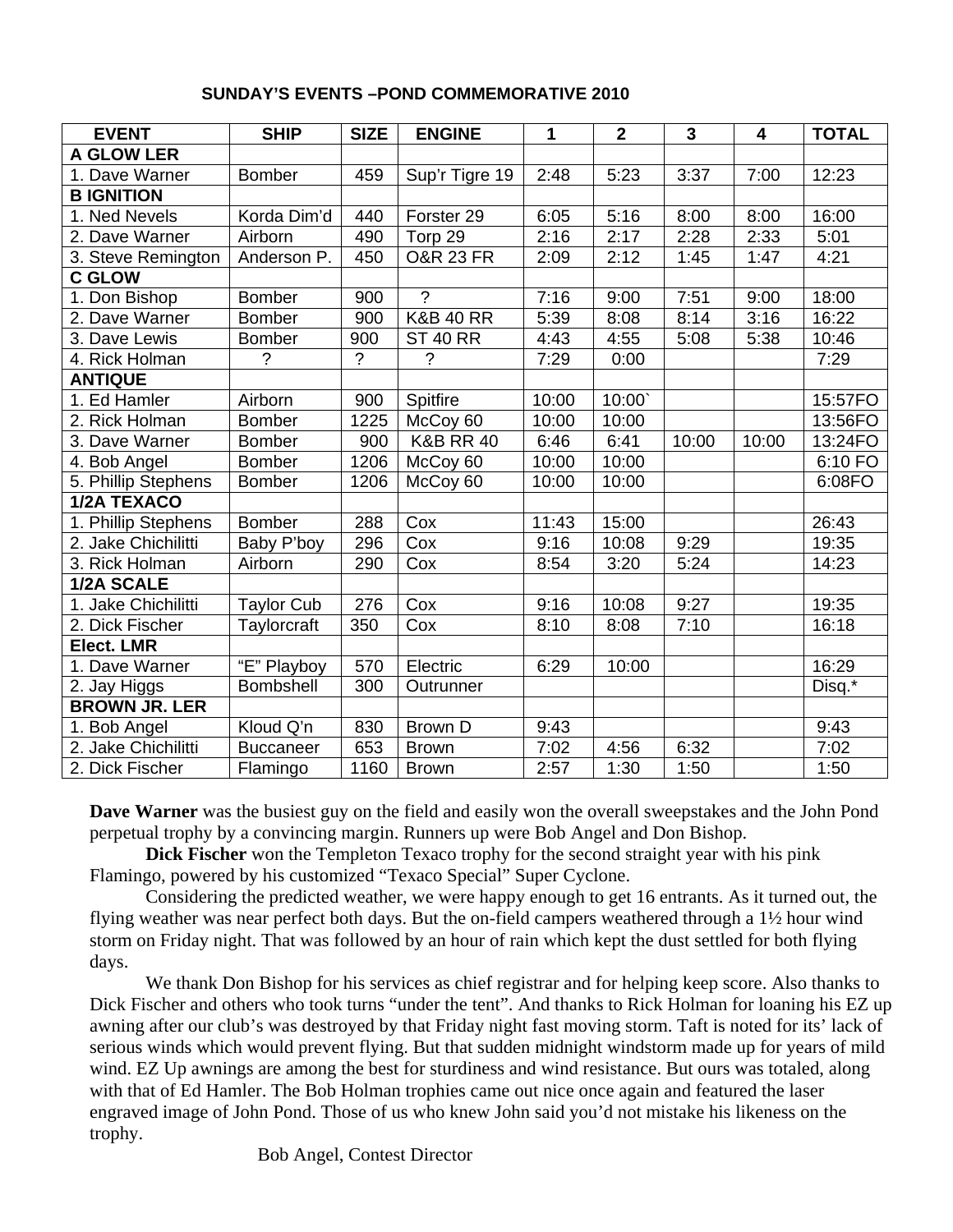## **SOME RANDOM THOUGHTS** about contest procedures, past and future. By Bob Angel

**TROPHIES:** The Holman cups are nice awards, but many of the regular contestants were starting to get overstocked on them, as well as separate place plaques.

At our Pond contest, a commemorative trophy plaque was given each contestant at sign in. There was a 2" high space at the bottom for plastic award stickers through third place. These event stickers were prepared in advance and were placed in small coin envelopes marked for easy identification and handling. By writing each recipient's name on the envelopes ahead of time, the award handouts went smoothly and more quickly at the Saturday night banquet. And at day's end Sunday, when everyone was eager to get on the road, those awards were speeded up also.

**FREQUENCY CONTROL:** Along with our awning, our frequency carousel was damaged by the sudden Friday night storm. The carousel and pins could be restored (once more), but I'm considering a simpler and less bulky frequency control system. The 2.4 MHz frequencies are becoming much more prevalent, leaving a smaller space requirement for 72MHz and ham frequencies. I'd like feedback on the practicality of the following idea.

A small flat board has holes drilled for just 5 dowels to be plugged in. Four of the dowels would be marked at their base for a range of 72MHz frequencies. Channels 11-22, 23-34, 35-47 and 48-60 would appear for the four. The fifth dowel would be marked for ham or any oddball frequencies. 2.4GHz would no longer need to be controlled. Stay with me here.

Each contestant using other than spread spectrum transmitters would be required to make out two clothespins with their name and frequency for each transmitter. One pin would stay on the appropriate frequency dowel, and the other would go on the right control stick of the transmitter. When ready to fly, the pilot would check the frequency dowel for double pins on his channel, indicating his channel was in use. If the channel is clear, the pilot removes the pin from his right control stick and places it next to his pin already on the dowel. Those dual pins grouped together on the dowel would indicate the frequency is in use.

By keeping the pin on the control stick when not in use the pilot has a very visual reminder not to switch on until that pin is removed and properly located on the frequency control dowel. The presence of a single pin on the control board dowel would show the pilot who else is on his channel. A double pin would indicate that the other person has the channel in use.

This may sound complex at first, but after running through the procedure, it should become as familiar as the present system.

**CONTEST DIRECTOR:** The greater amount of man hours I put in occurs before and after the contest. That's because I'm the equipment maintainer/manager as well as the CD. To prevent burnout and because I like to fly also, I've been developing the concept of a "Spread Spectrum Contest Director". That is I rely on other club members during the contest to work the event by taking turns manning the HQ tent and tables to keep things running through registration, scoring, handling time cards, frequency control, etc. The guys have been great at keeping things going. I get to fly, while occasionally taking my turn "under the tent" as well.

**A SWEEPSTAKES AWARD** is the most critical part of scorekeeping, especially when the points are close and everyone is eager to get away at the end of the contest. Mistakes can be easily made in haste. We've worked out a two sheet form which helps. Each sheet has columns listing the events for that day. Day one names and points are listed in rows on the first sheet, with the day's sub total. The second day's sheet is prepared by putting contestant's names in the same rows as day one. The day one sub total is also entered. This pre-prep saves time at the end by allowing the second day totals to be quickly added to the first days totals.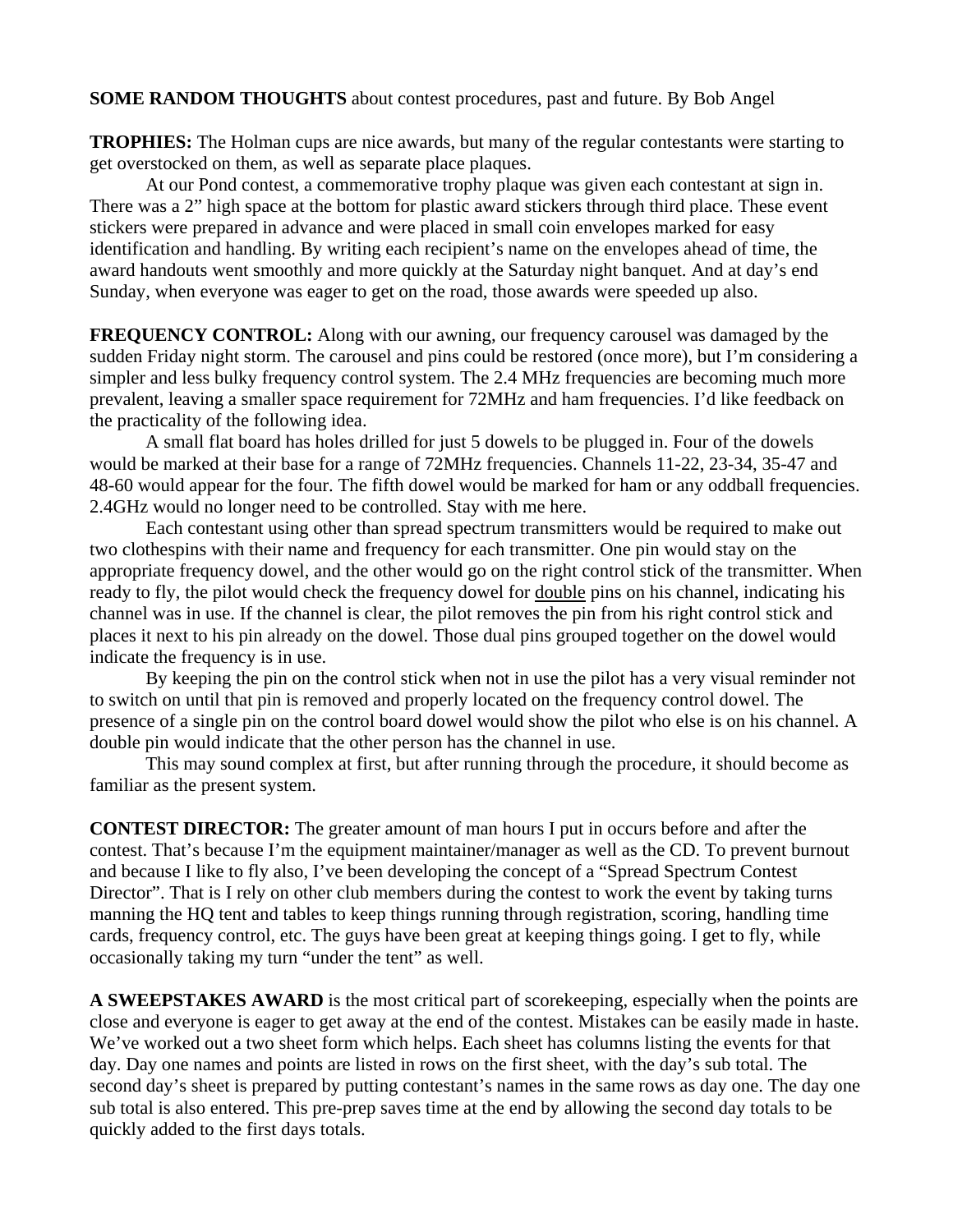## SCENES FROM THE 35<sup>TH</sup> ANNUAL JOHN POND COMMEMORATIVE



Lisa Meyering and Marge Angel watch the flightline action while relaxing under the HQ canopy. The telephoto lens brings the flightline closer than it actually is.

Top right, Ed Hamler launches Ned Nevels Korda Diamond. Ned won B ignition with this ship powered by a "sleeper" engine not usually seen in competition; a Forster 29. The Forster got good solid consistent runs, which is half the battle.



Have you ever seen a shade canopy crash? This was one of two that went down before the event started. Ed Hamler walks away, possibly in disgust from his demolished EZ Up. But he somehow came up with another shade for the rest of the event.

At right, Don Bishop brrought his maxed out Bomber down for a victory loop before landing. The overall championship points were so evenly distributed that Don finished in third place while flying just three events.

Ned Nevels took the lower right picture, Bob Angel took the other three.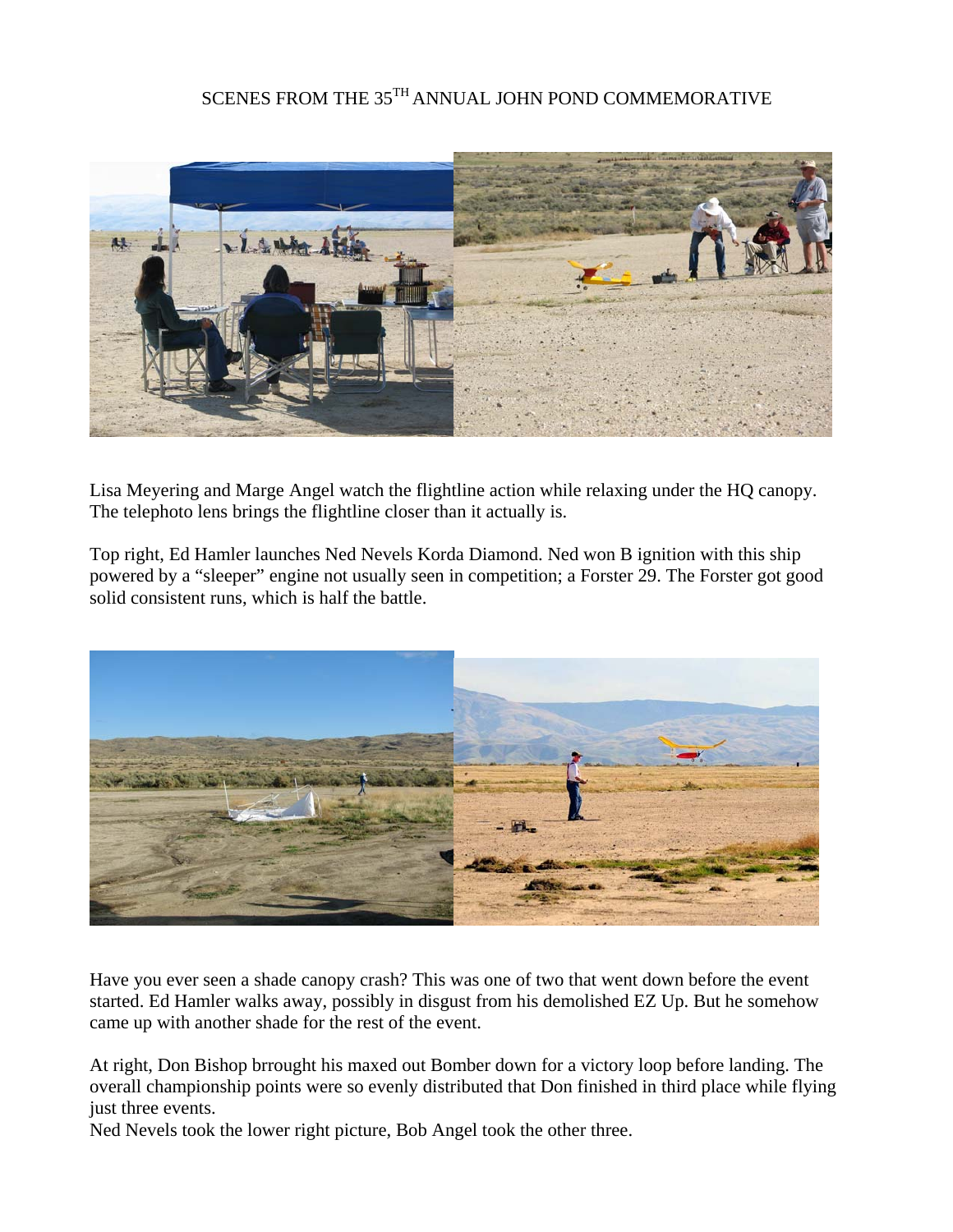

Bob Angel Looks on as Philip Stephens discusses the Lancer 49 with Ed Hamler and I (Ned) on Friday afternoon. (The world famous "kitty litter" plant is in the background). Picture and caption is from Ned Nevels. Phillip is our newest SAM 26 member.

That Lancer has a hot new McCoy 19 setup by an engine guru; however it got a bit cranky on this outing. We understand it ran well at the SAM 27 event.

Top right: Dick Fischer launches his 1/2A Scale Taylorcraft, with Steve Remington timing. That's Jake Chichilitti flying at the right with flying buddy Dave Lewis timing. I used Jakes picture twice just to show that even if I can't pronounce his last name correctly, I can at least spell it. Other than the two pictures by Nevels, Angel took the rest.



Here's our sweepstakes winner Dave Warner and wife, Melanie with the John Pond Perpetual trophy.

And below, Dave shows how it's done. Melanie is Dave's pit crew and favorite timer.

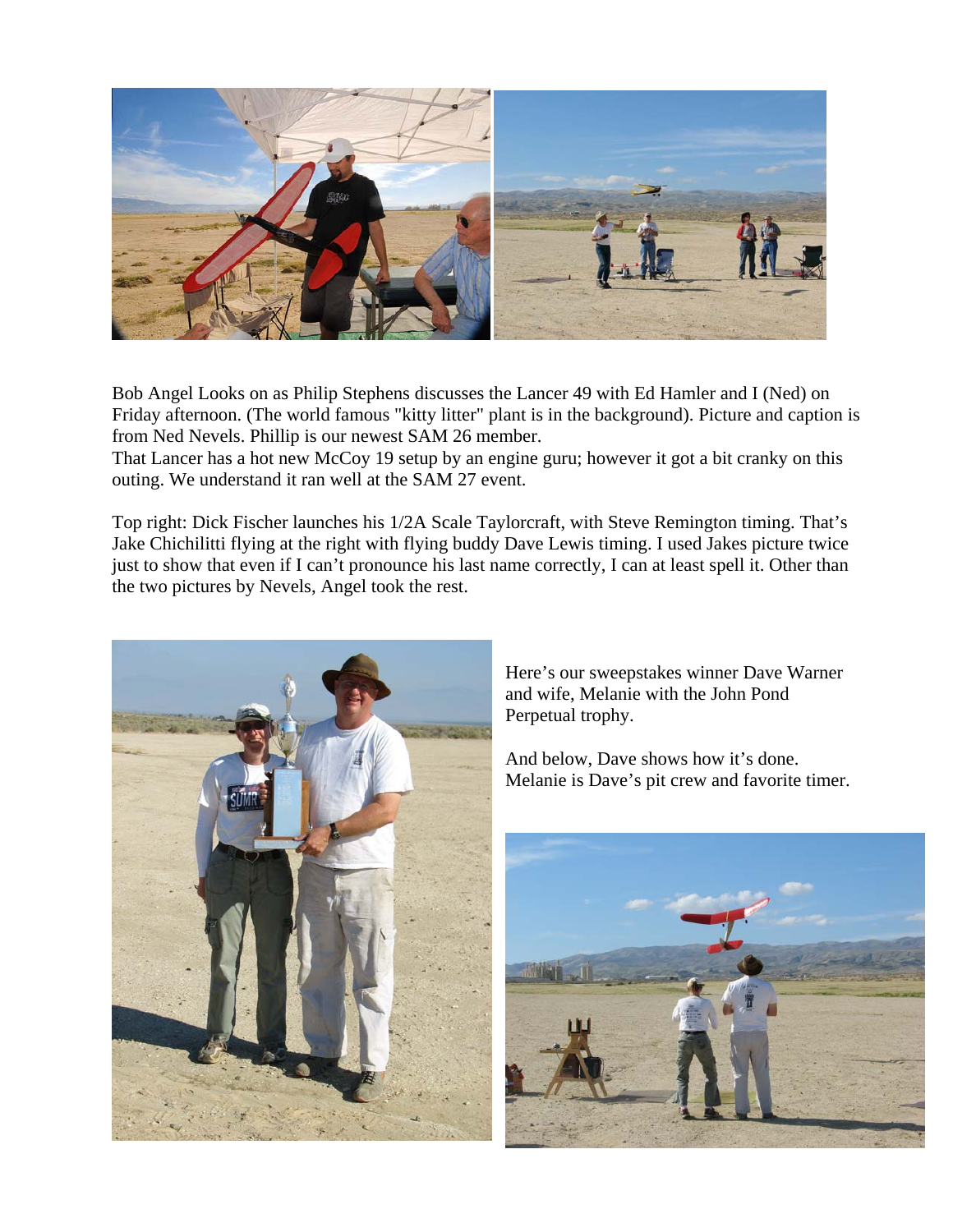**BUT HERE'S THE BAD NEWS:** That sign you see has recently appeared at what's been described as "the world's finest FF flying site".



I called the listed number and talked to a man named Bob Hampton. I got the impression that the three guys who bought this property (probably at a song) from Standard oil are just three local businessmen who happened to be at the right place at the right time. They aren't real estate people and I also got the impression they were amateurs, hoping to make a killing. Their initial asking price is totally out of line with reality. Mr. Hampton is Taft's garbage collector.

Earlier, I'd thought that maybe the AMA might be able to swing a deal to buy it, but there are hurdles there as well. Recent candidate statements for the AMA election currently underway indicate the appointed Region X Vice President is firmly opposed to any idea of buying and establishing a Western Region Flying site (as sort of a Muncie West). His opponent on the other hand thinks it's a great idea. But AMA HQ appears to be backing the incumbent and the opponent will probably not win over the establishment.

Then there is the matter of price. That land to me looks like maybe a thousand bucks an acre at best, but the initially quoted price was \$55,000 an acre. That wildly optimistic statement convinced me these guys weren't in touch with reality. The fellow indicated a willingness to negotiate both on price and the amount of acreage, but it sounds as if we'd better look for an alternate contest site. Incidentally, **all** of a section of land would be 640 acres, not 475. I asked about that and the rest of the section is the separately listed North portion across the road.

We'd heard earlier that the property belonged to the Taft Cemetery district, but apparently that isn't true, unless it's one of those currently screwed up mortgage deals.